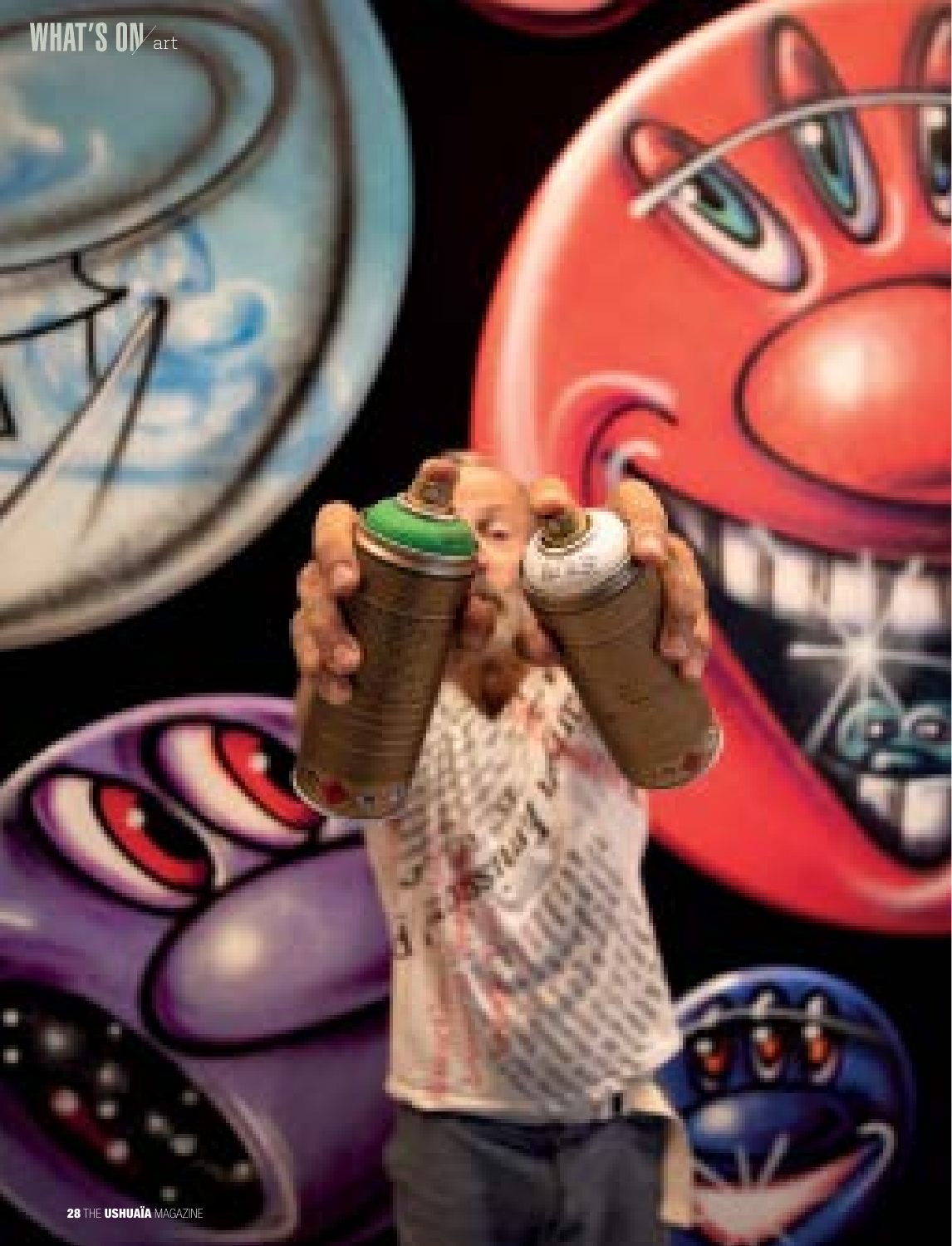# KENNY SCHARF<br>A pop myth

The pioneer of pop surrealism, partner of Keith Haring and Jean-Michel Basquiat, moves his great exhibition "UNIVERSALIS" to La Nave Salinas, a hyperbolic catalogue of human emotions. // El pionero del surrealismo pop, compañero de Keith Haring y Jean-Michel Basquiat, desplaza a la nave salinas su gran exposición "UNIVERSALIS", un catálogo hiperbólico de las emociones humanas.

**By Martín Ulloa**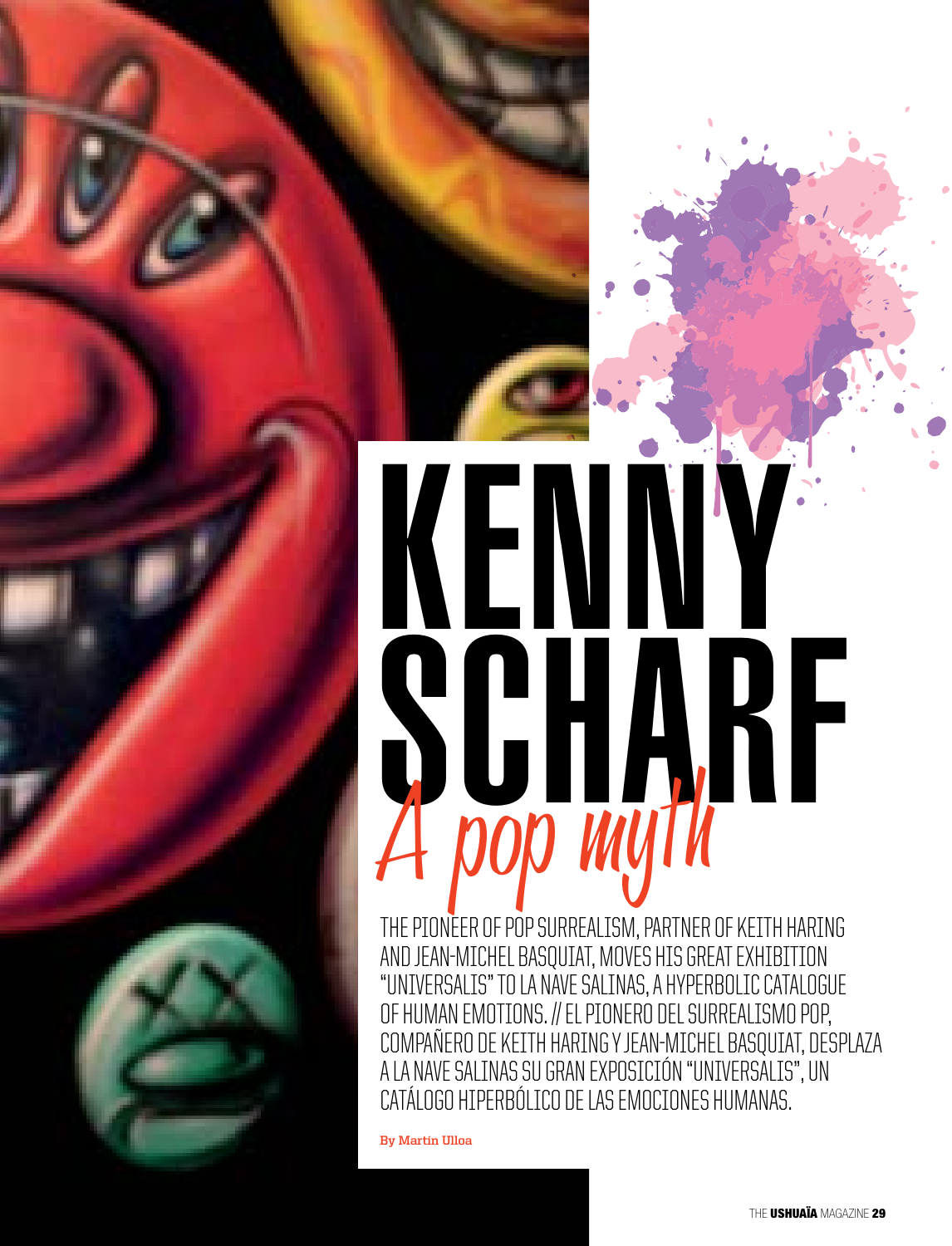# WHAT'S O $V_{\rm art}$





How do you conceive this exhibition at La Nave Salinas? Lots and lots of tondo faces.

What's all about? Emotions colors, patterns and dots.

How do we may approach to it? Anyway you'd like.

### Talking about your career, what made you choose art?

It shows me. I've always painted since I was a little boy and I didn't know what else I could do maybe a farmer or gardener?

### What do you understand by the American Pop Surrealism label?

It's a term I came up with back in 1981 (although not always happy with how it has evolved) using the elements of pop culture that we all share and the deep unconscious of the surrealists. I claim that I am actually a surrealist but my unconscious is full of popular imagery due to high saturation at a very early age.

### What did you learn on the SVA (School of Visual Arts)?

I learned about New York City and I made important and  $\cdot$ meaningful friends and I learned to take advantage of resources that a school offers.

### Are schools necessary for an artist? Or do they get unwanted effects?

You take what you want from the school and don't let ideology that you don't agree with guide you.

## "I JUST DO WHAT I LOVE AND AM CONSTANTLY learning and expanding" // "sólo hago LO QUE ME GUSTA Y ESTOY CONSTANTEME aprendiendo y expandiéndome"

ESP. ¿Cómo concibe esta exposición en La Nave Salinas? Montones y montones de caras de tondo.

### ¿De qué va todo esto?

Va de emociones en colores, patrones y puntos.

¿Cómo debemos acercarnos a ella? De la manera que te apetezca.

### Hablando de tu carrera, ¿qué te hizo elegir el arte?

Me lo ha enseñado. Siempre he pintado desde que era un niño pequeño y no sabía qué más podía hacer, ¿tal vez un granjero o un jardinero?

### ¿Qué entiendes por la etiqueta surrealismo pop americano?

Es un término que inventé en 1981 (aunque no siempre estoy satisfecho con su evolución) utilizando los elementos de la cultura pop que todos compartimos y el profundo inconsciente de los surrealistas. Afirmo que en realidad soy surrealista, pero mi inconsciente está lleno de imágenes populares debido a la alta saturación a una edad muy temprana.

¿Qué aprendiste en la SVA (Escuela de Artes Visuales)? Aprendí sobre la ciudad de Nueva York e hice amigos importantes y significativos y aprendí a aprovechar los recursos que ofrece una escuela.

### ¿Son necesarias las escuelas para un artista? ¿O tienen efectos no deseados?

Tomas lo que quieres de la escuela y no dejas que la ideología con la que no estás de acuerdo te guíe.

Siempre estamos inundados por las imágenes del mundo pop. ¿Cómo eliges el material que entra en tu trabajo?

Por lo general, me elige a mí o yo podría estar buscando un tipo específico de imágenes, probablemente anuncios de finales de los años 50 y principios de los 60 que muestran productos en su mejor forma.